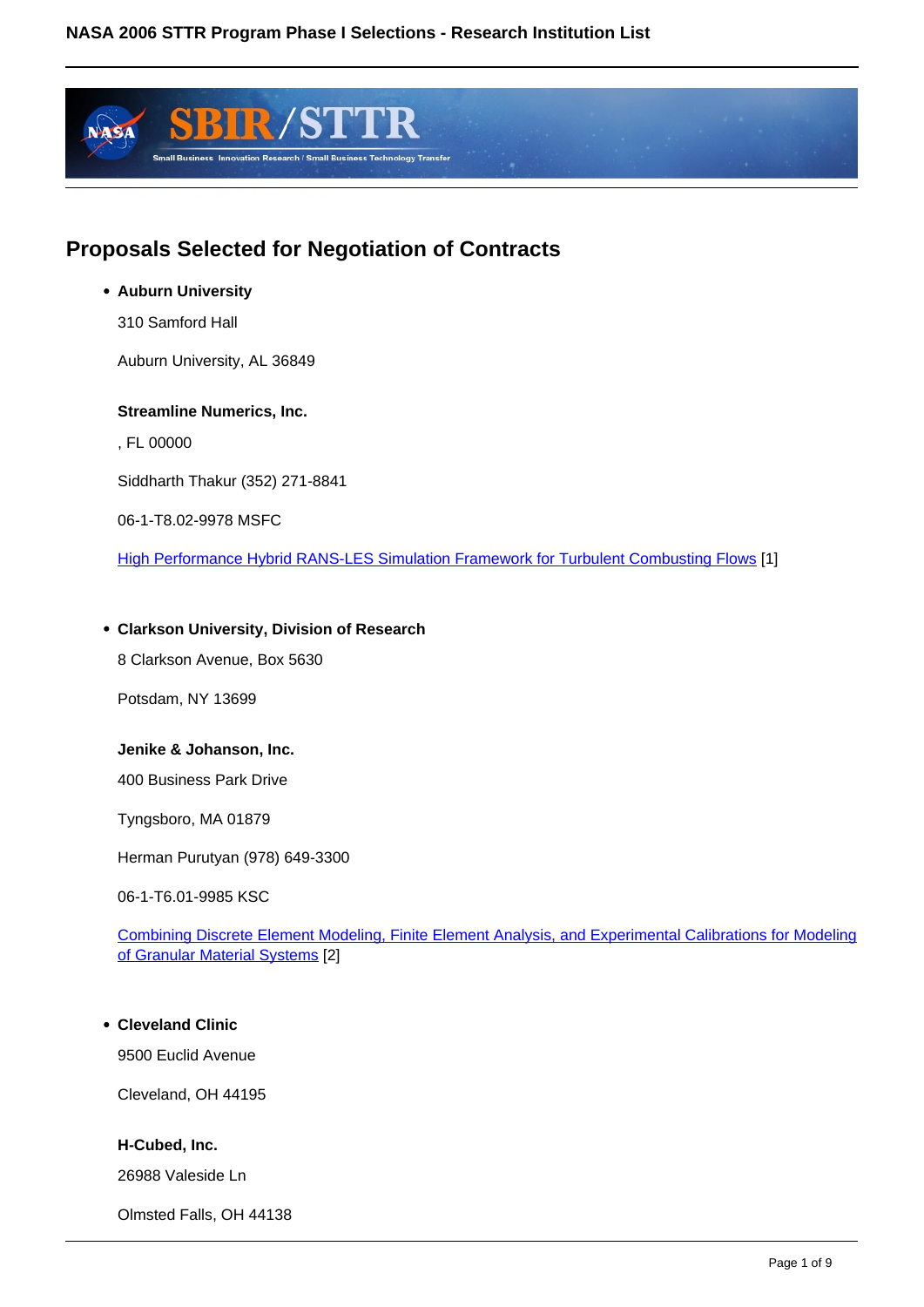Ken Goldman (440) 241-1413

06-1-T3.02-9924 GRC

Nanoporous Membrane for Medical Grade Water Generation [3]

# **Colorado School of Mines**

1500 Illinois Street

Golden, CO 80401

#### **Technology Applications, Inc.**

, CO 00000

Gregory Fickbohm (303) 443-2262

06-1-T6.01-9904 KSC

Advanced Granular System Modeling [4]

#### **Georgia Tech Research Corporation**

505 Tenth Street, NW

Atlanta, GA 30332

#### **Science and Technology Applications, LLC**

, CA 00000

Tedi Ohanian (805) 529-3800

06-1-T8.02-9744 MSFC

Innovative Deep Throttling, High Performance Injector Concept [5]

#### **Georgia Tech Research Institute**

505 Tenth Street NW

Atlanta, GA 30332

# **Aerotonomy, Inc.**

591 Thornton Road, Suite A

Lithia Springs, GA 30122

Chris Gibson (706) 413-1582

06-1-T2.02-9947 AFRC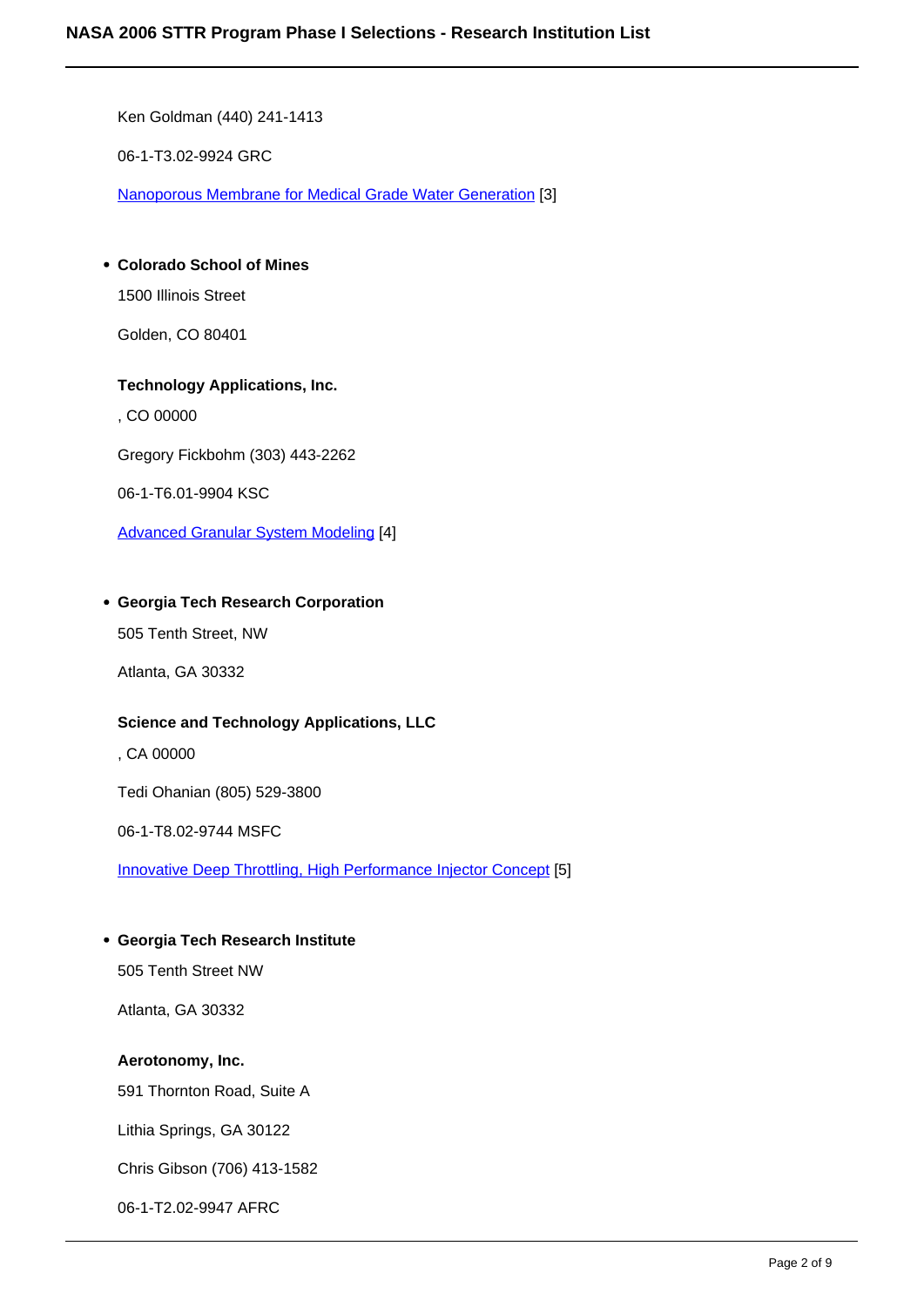Implementation of Extreme STOL Capability in Cruise Efficient Aircraft [6]

#### **Iowa State University**

1138 Pearson Hall

Ames, IA 50011

#### **Invocon, Inc.**

19221 IH 45 South, Suite 530

Conroe, TX 77385

Mary Pate (281) 292-9903

06-1-T5.02-9832 JSC

Distributed Leak Detection System Using Structure-Borne Noise [7]

#### **Man Vehicle Lab**

Room 33-307, MIT, 77 Massachusetts Avenue

Cambridge, MA 02139

#### **Aspen Aerogels, Inc.**

30 Forbes Road

Northborough, MA 01532

Heather Crouse (508) 691-1161

06-1-T5.01-9795 JSC

Lightweight Rubbery Aerogel Composites for High Performance Protection [8]

#### **North Carolina Agricultural and Technical State University**

1601 E. Market Street, Fort IRC Building

Greensboro, NC 27411

#### **2020 Company, LLC**

3110 Fairview Park Drive, Suite 950

Falls Church, VA 22030

Paresh Ghelani (312) 404-7900

06-1-T2.01-9825 AFRC

Aero-Acoustic-Structural Optimization Analysis and Testing [9]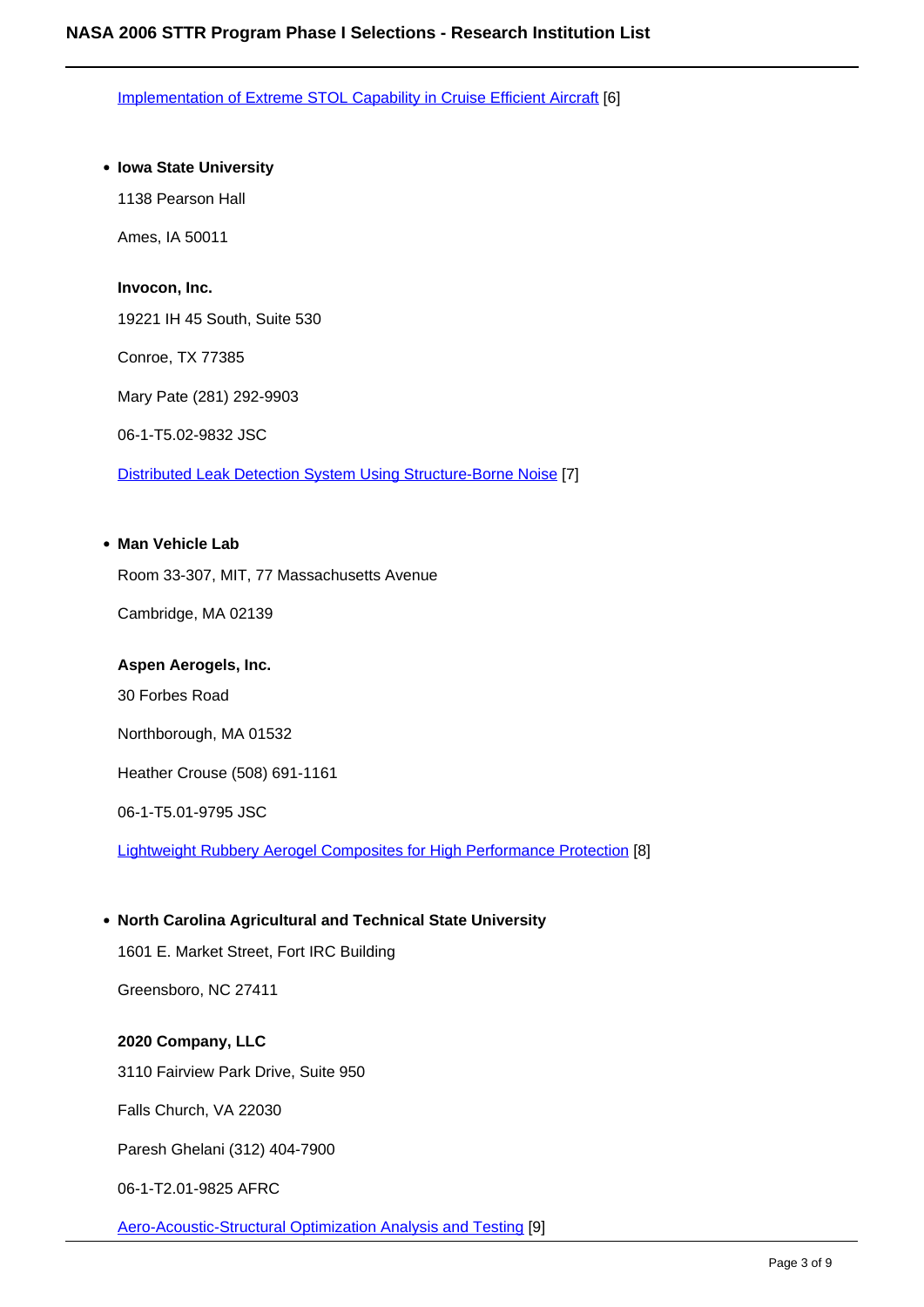#### **Nuclear Engineering, University of Missouri-Columbia**

E2433 Engineering Building East

Columbia, MO 65211

# **US Semiconductor**

, MO 00000

Penny Meeker (816) 554-7830

06-1-T9.02-9784 SSC

Quantum Fingerprint-Based Air Quality Monitoring in Coastal Environments [10]

#### **Pennsylvania State University**

110 Technology Center, 200 Innovation Blvd.

University Park, PA 16802

#### **Luna Innovations Incorporated**

1 Riverside Circle, Suite 400

Roanoke, VA 24016

Angela Keen (540) 552-5128

06-1-T7.01-9914 LaRC

Embedded Structural Integrity Sensor [11]

#### **Portland State University**

P.O. Box 751

Portland, OR 97207

#### **TDA Research, Inc.**

, CO 00000

John Wright (303) 940-2300

06-1-T5.01-9851 JSC

Self-Regulating Freezable Heat Exchanger and Radiator [12]

#### **Rutgers University**

98 Brett Road, D-103 Engineering Building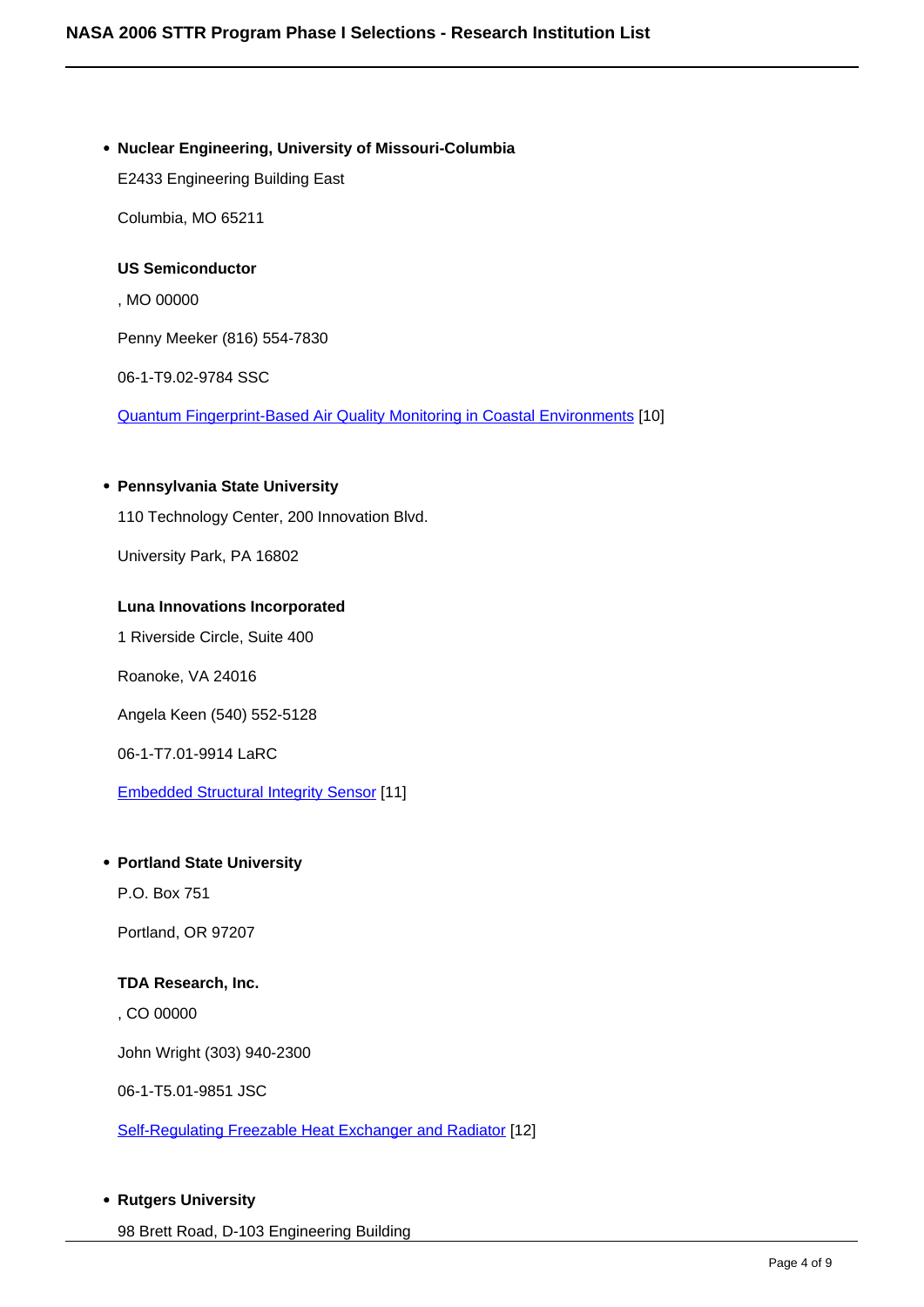Piscataway, NJ 08854

#### **Brimrose Corporation of America**

19 Loveton Circle, Hunt Valley Loveton Center

Sparks, MD 21152

Diane Murray (512) 303-2362

06-1-T2.02-9760 AFRC

Development of Novel, Optically-Based Instrumentation for Aircraft System Testing and Control [13]

#### **Stanford University**

440 Escondido Mall, Building 530

Stanford, CA 94305

#### **Zolo Technologies, Inc.**

, CO 00000

Patrick McCormick (303) 604-5819

06-1-T9.01-9934 SSC

TDLAS Test-stand Diagnostics Development for Velocity, Temperature, Efficiency, and Erosion for Space Shuttle Main Engines [14]

#### **Temple University**

1947 North 12th Street

Philadelphia, PA 19122

#### **CFD Research Corporation**

215 Wynn Drive, 5th Floor

Huntsville, AL 35805

Silvia Harvey (256) 726-4800

06-1-T1.02-9952 ARC

Non-Destructive Detection and Separation of Radiation Damaged Cells in Miniaturized, Inexpensive Device [15]

#### **The Johns Hopkins University**

3400 N. Charles Street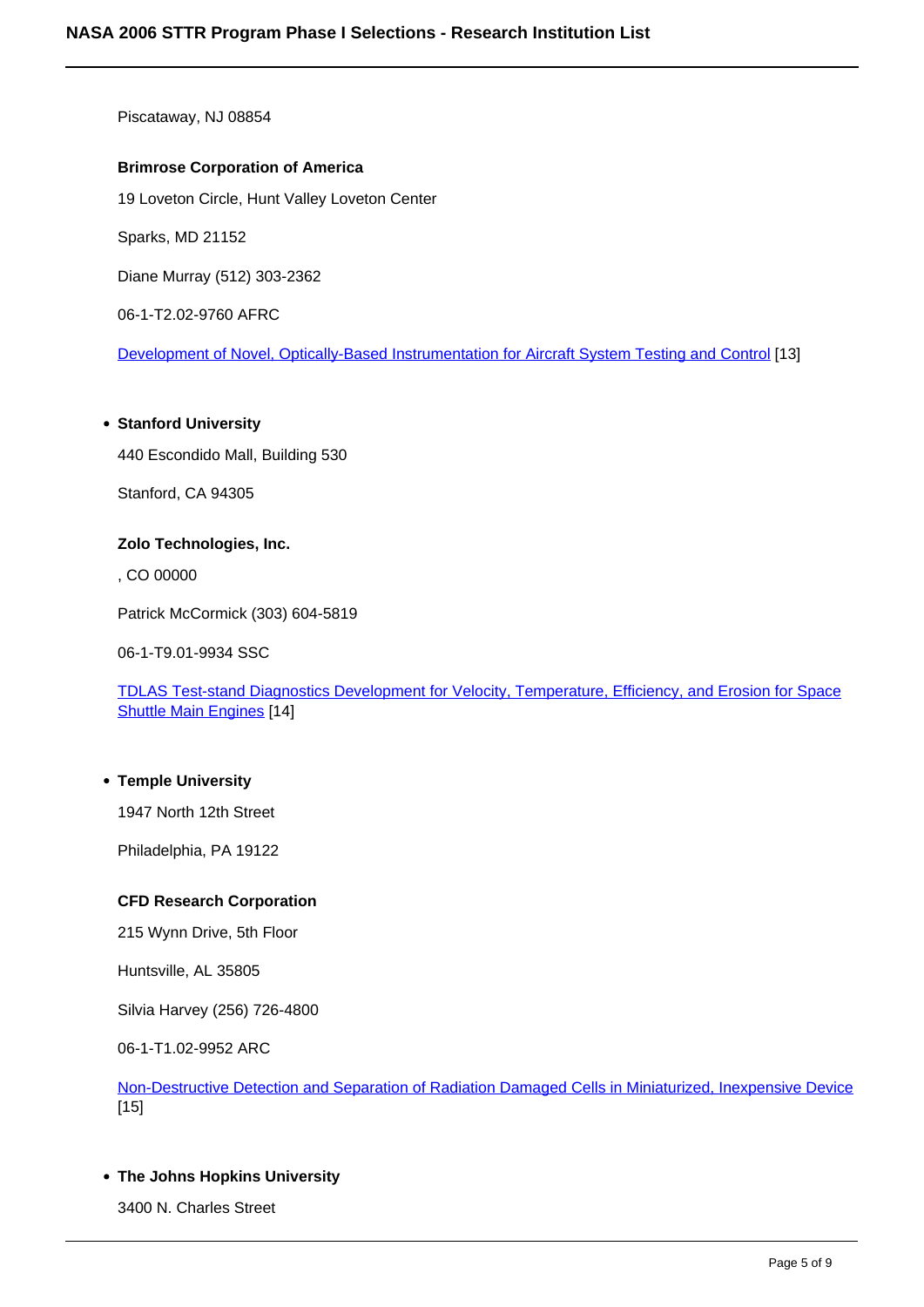Baltimore, MD 21218

**Fibertek, Inc.** 13605 Dulles Technology Drive Herndon, VA 20171 Tracy Perinis (703) 471-7671 06-1-T7.02-9801 LaRC Optical Obstacle Avoidance System for Lunar and Mars Landing [16]

#### **UCLA, Microwave Electronics Lab**

Room 63-129, Engineering IV, University of California, LA

Los Angeles, CA 90095

#### **Bossa Nova Technologies, LLC**

606 B Venice Blvd.

Venice, CA 90291

Sebastien Breugnot (310) 577-8113

06-1-T7.01-9996 LaRC

Microwave Detection of Laser Ultrasonic for Non-Destructive Testing [17]

#### **University of Alabama, Huntsville**

300 Sparkman Drive, VBRH E12

Huntsville, AL 35899

#### **Luna Innovations Incorporated**

1 Riverside Circle, Suite 400

Roanoke, VA 24016

Angela Keen (540) 552-5128

06-1-T8.01-9912 MSFC

Materials Characterization for Space Manufactured Components [18]

#### **University of Florida**

339 Weil Hall

Gainsville, FL 32611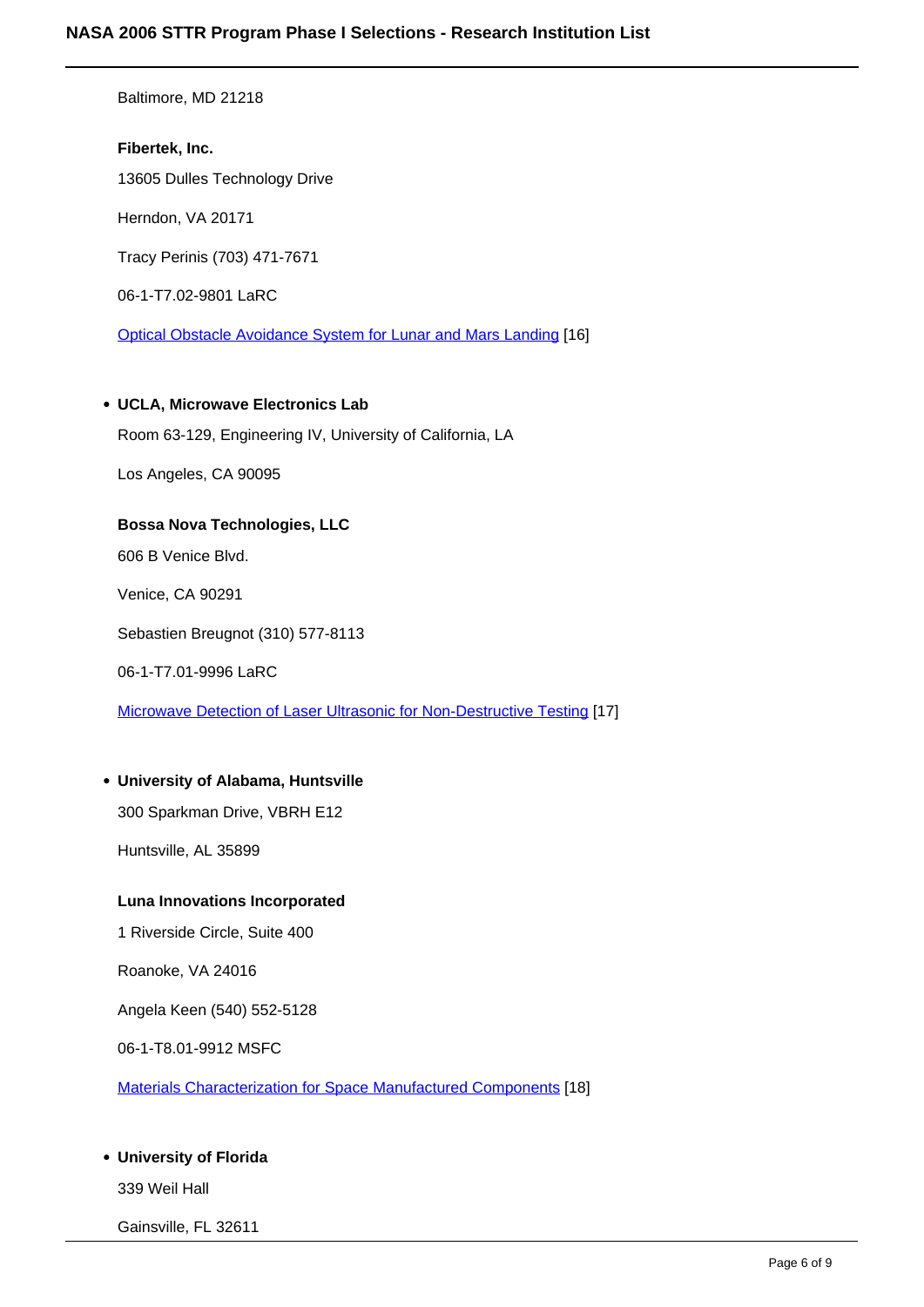# **CFD Research Corporation**

215 Wynn Drive, 5th Floor

Huntsville, AL 35805

Silvia Harvey (256) 726-4858

06-1-T6.02-9950 KSC

Numerical Simulation of Rocket Exhaust Interaction with Lunar Soil [19]

#### **University of Florida**

339 Weil Hall, P.O. Box 116550

Gainesville, FL 32611

# **Boston Applied Technologies, Inc.**

6F Gill Street

Woburn, MA 01801

Yingyin Zou (781) 935-2800

06-1-T3.02-9753 GRC

A Novel Portable Apparatus for Noninvasively Measuring Bone Density [20]

#### **University of Idaho**

URO/P.O. Box 443020

Moscow, ID 83844

**ICs** PO Box 2236

McCall, ID 83638

Joe Feeley (208) 634-7720

06-1-T4.01-9828 GSFC

Flight Lossless Data Compression Electronics [21]

# **University of Illinois at Urbana-Champaign**

1206 West Green Street

Urbana , IL 61801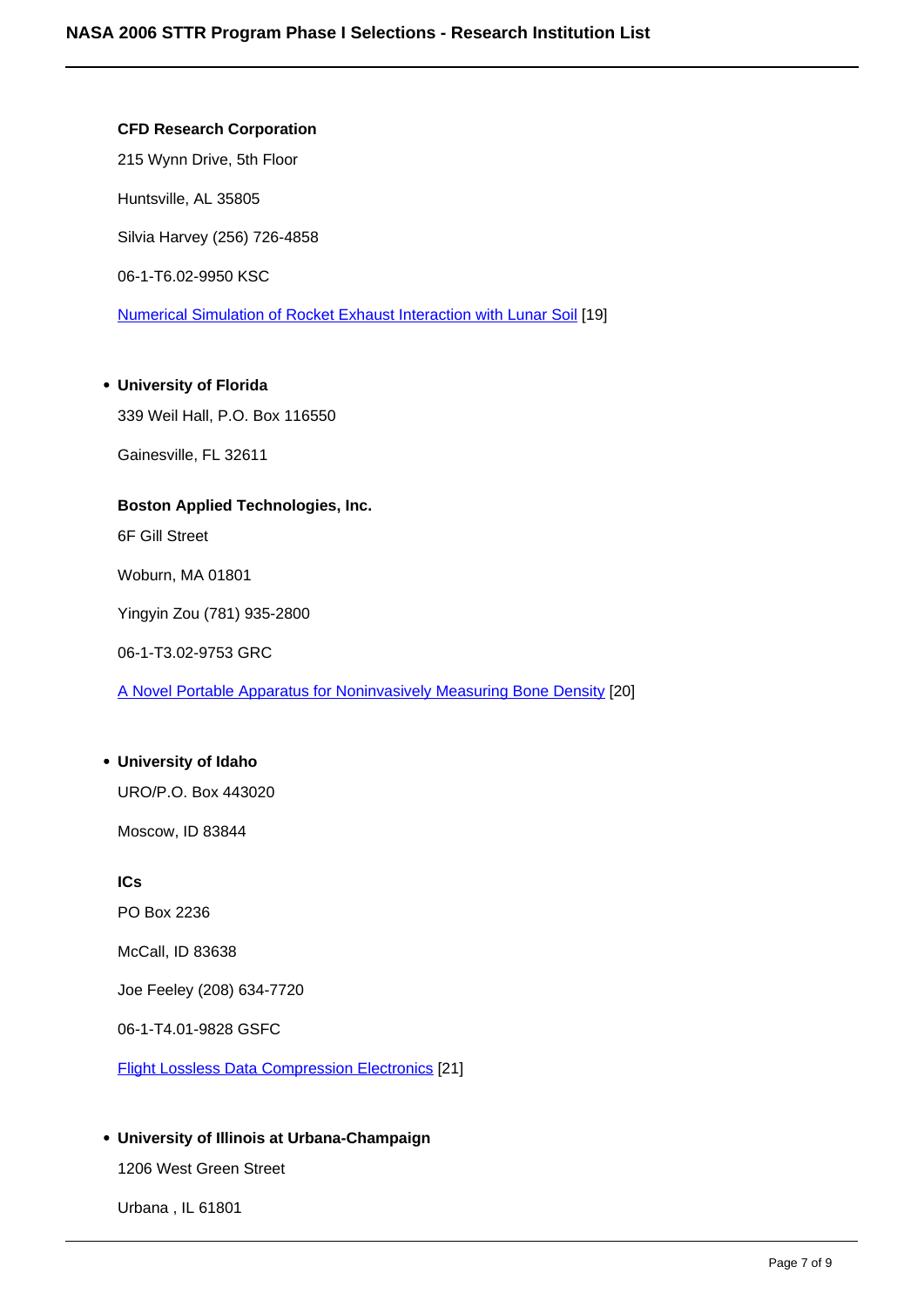# **Omega Optics, Inc.**  10435 Burnet Road, Suite 108 Austin, TX 78758 Clara Chen (512) 996-8833 06-1-T4.02-9782 GSFC Plasmon-Enhanced Photonic Crystal Negative Index Materials for Superlensing Applications [22] **University of Maryland, Baltimore County** 1000 Hilltop Circle Baltimore, MD 21250 **Sigma Space Corporation** , MD 00000 J. Marcos Sirota (301) 552-6300 06-1-T4.01-9833 GSFC Ultra Compact Cloud Physics Lidar for UAV Platforms [23] **University of Wisconsin-Madison** 750 University Avenue Madison, WI 53706

# **Los Gatos Research**

67 East Evelyn Avenue, Suite 3

Mountain View, CA 94041

Anthony O'Keefe (650) 965-7772

06-1-T9.01-9938 SSC

Novel Instrumentation for Rocket Propulsion Systems [24]

# **University Space Research Association**

10211 Wincopin Circle, Suite 500

Columbia, MD 21044

#### **Scientific Monitoring, Inc.**

, AZ 00000